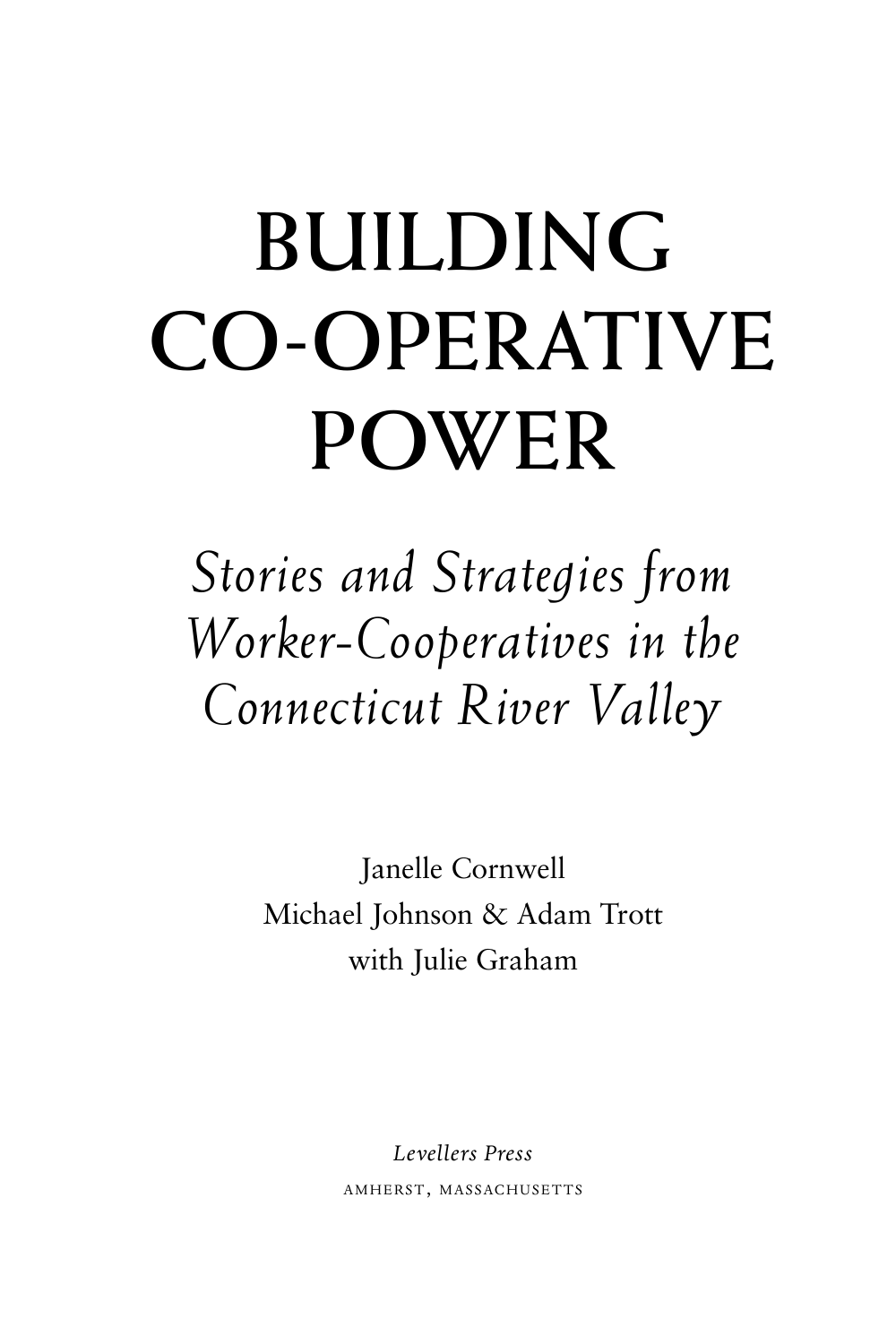Copyright © 2013 Janelle Cornwell, Michael Johnson and Adam Trott

All rights reserved including the right of reproduction in whole or in part in any form.

Cover design: Design Action Collective

Photography courtesy of Rebekah Hanlon, Derek Goodwin, Collective Copies and Simple Diaper & Linen

Published by *Levellers Press*, Amherst, Massachusetts

Printed in the United States of America

ISBN 978-1-937146-46-7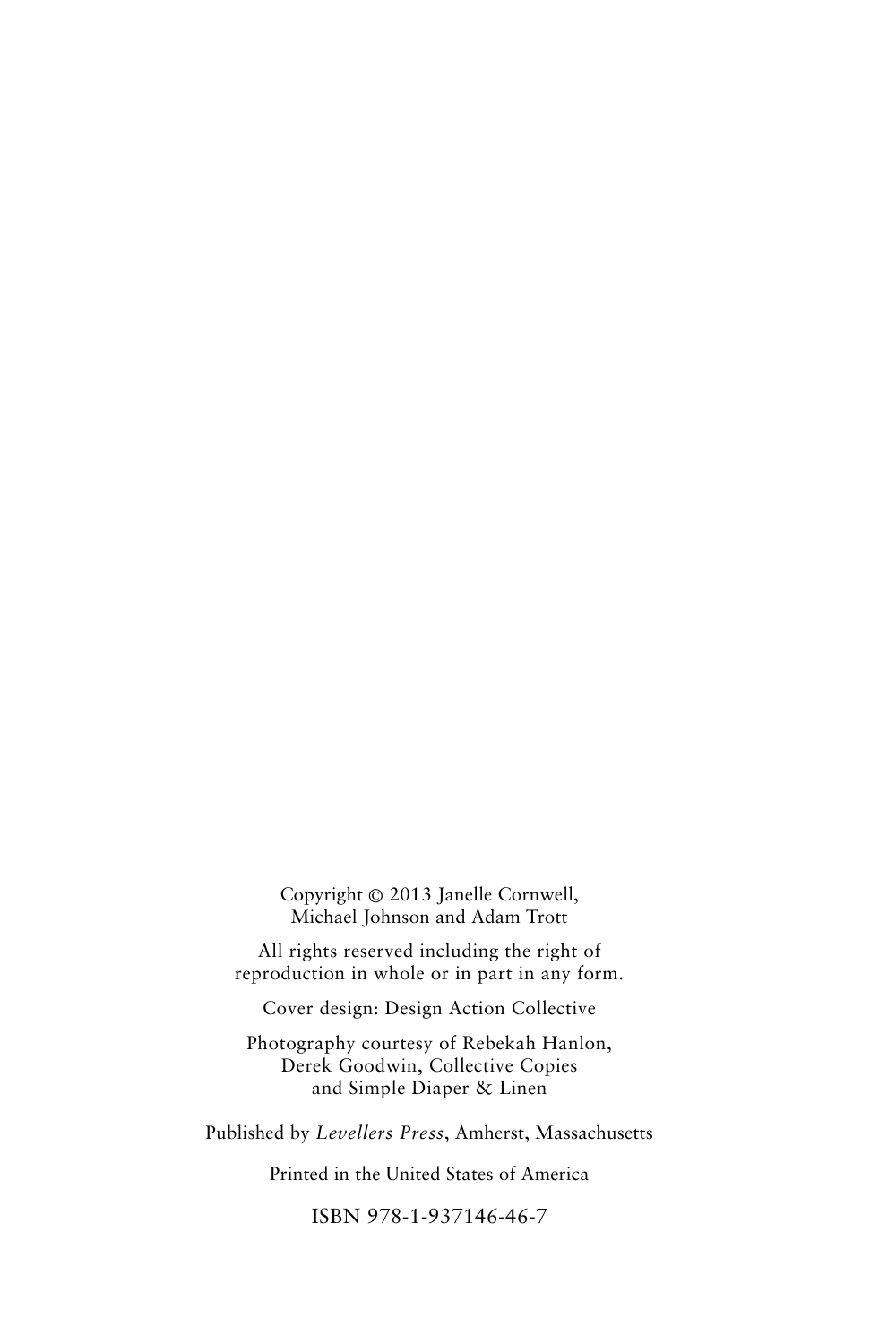*Dedicated to Julie Graham*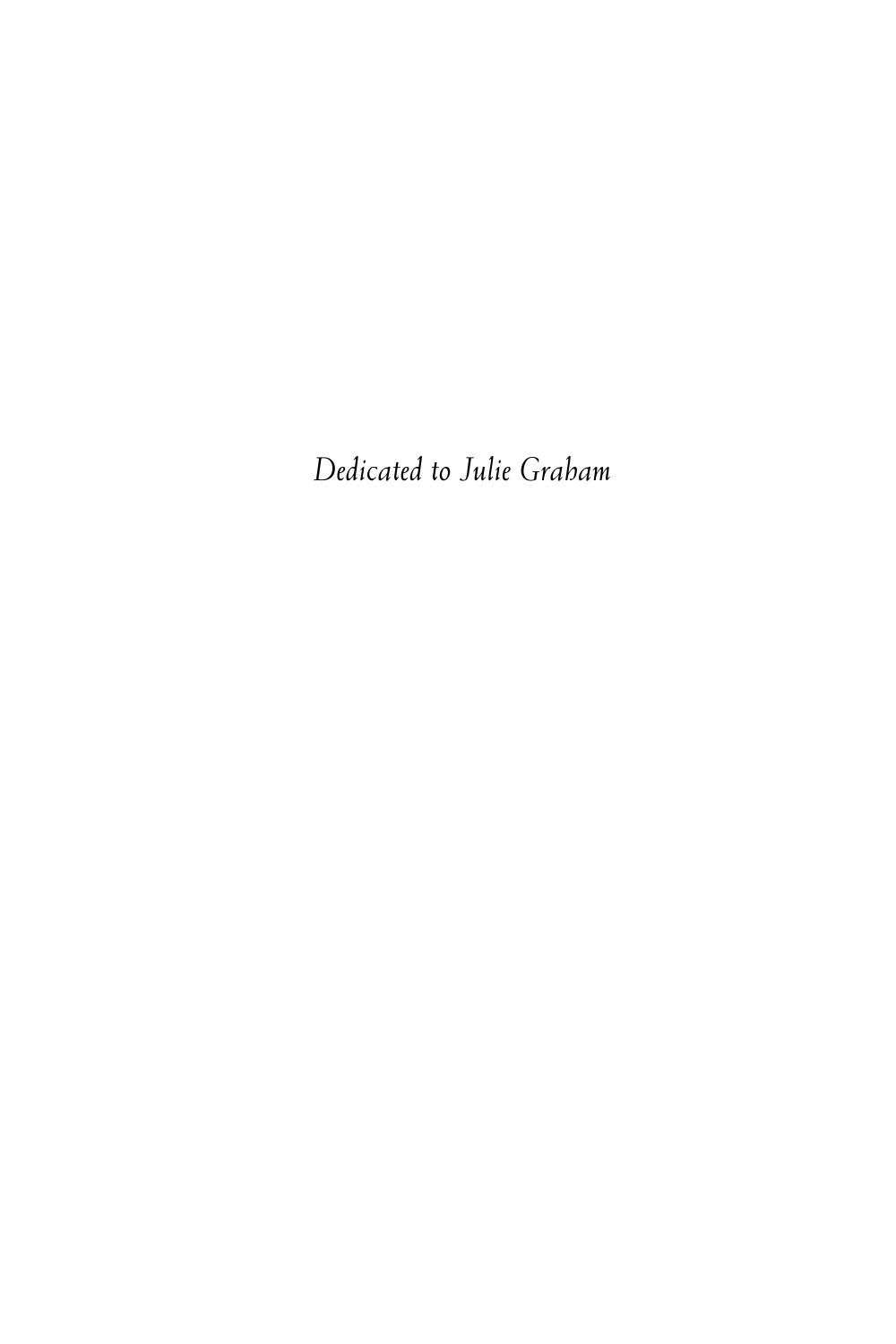## INTRODUCTION *Building Co-operative Power!*

THIS BOOK IS FOR EVERYONE who currently is, formerly was, or hopes to become a member in a worker co-operative. It's for members of all kinds of co-operatives everywhere including food co-operatives, credit unions, energy and water co-ops and agricultural producer co-operatives. It is for anyone who is curious about worker and other kinds of co-operatives, for those who want to know more about co-ops in the Connecticut River Valley and anyone interested in creating an economy that puts people and the planet before profit.

In 280 action-provoking pages, we introduce the history and concept of worker co-operation. We relay the past and present stories of Valley worker co-operatives (in their own words) including cautionary tales and sagas of personal transformation. We offer brief practical essays on topics like co-op governance and managing conflict, and outline a vision of building a fully co-operative regional economy in the Connecticut River Valley of Western Massachusetts and Southern Vermont. Actually, we do a lot of other things too—you'll find those hidden treasures as you read along. At the end you'll also find a history of co-operation in New England contributed by John Curl.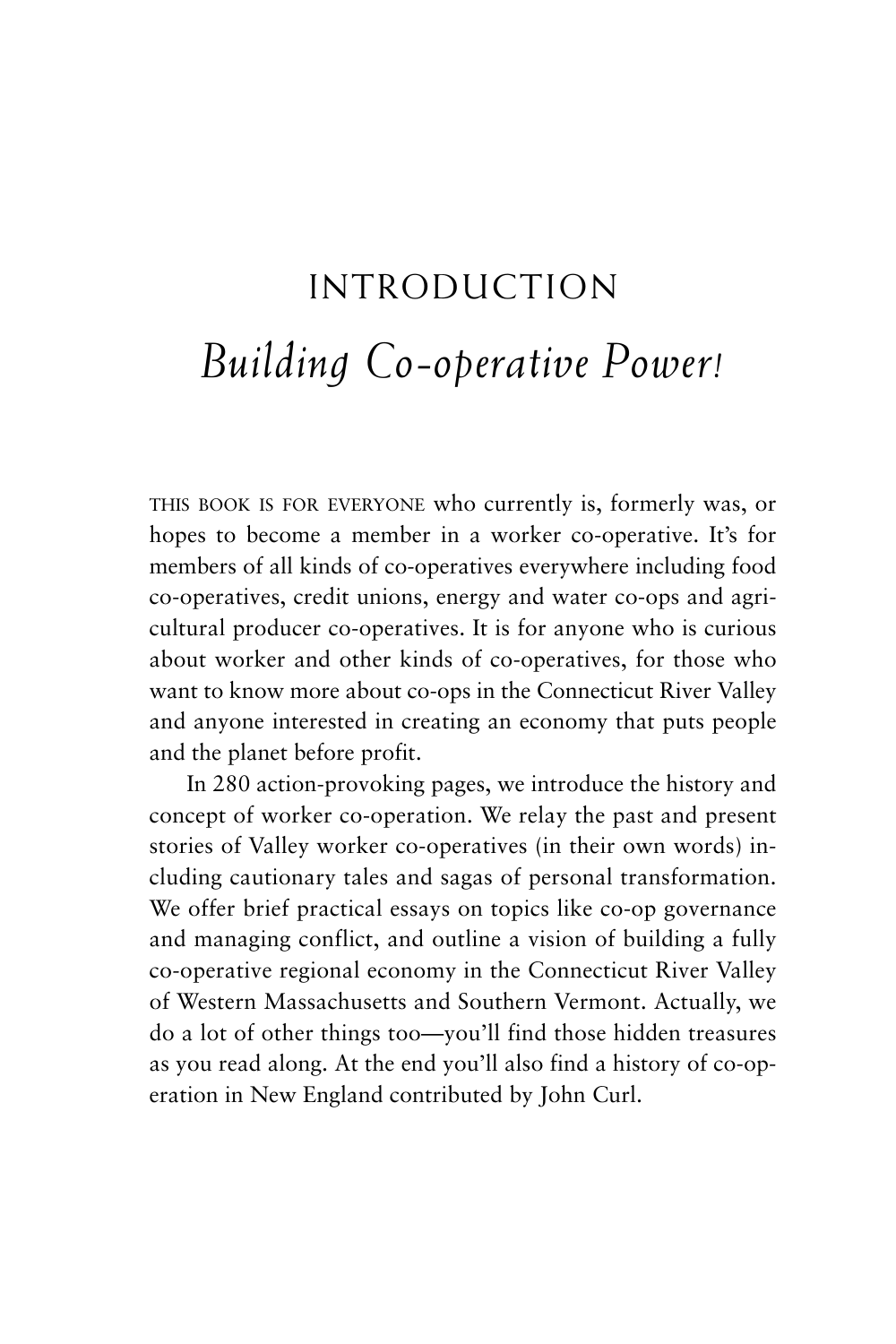### *Why write a book about worker co-operatives now?*

Three reasons: First of all, we face global economic and ecological crises that threaten the survival of all creatures and ecosystems worldwide. The co-operative business model has something to offer to communities and workers wanting stability and sustainability in their economic lives. While not immune to the ills that plague the larger economy, co-operatives have been remarkably resilient in the face of economic downturns, and their commitment to putting people and planet before profit makes them more likely to be "green" than regular capitalist businesses. After the 2008 economic crisis, while media and politicians didn't seem to notice, co-operatives and credit unions were among "the *only* businesses to weather the storm" because they function on an entirely different model.<sup>1</sup>

Second, there is now a vibrant global movement for economic autonomy, justice and self-determination. Waves of this movement have come together in the World Social Forum and its national and regional offshoots, the solidarity economy movement, the movement for re-localization and the recent Occupy movements that are all seeking and claiming spaces for new ways of meeting our economic needs. The worker co-operative movement is an active participant in the global push to build new economies. Mondragon Co-operative Corporation's 2009 collaboration with the United Steel Workers Union sparked new interest among traditionally skeptical lefties.2 Michael Moore's 2009 *Capitalism: A Love Story* and Avi Lewis and Naomi Klein's 2004 documentary *The Take* that shared the harrowing story of worker takeovers in the wake of Argentina's economic crisis, inspired popular interest. We too are inspired by the Argentina Autonomista movement, and more recently, the United Nations declaration of 2012 as the International Year of Co-operatives.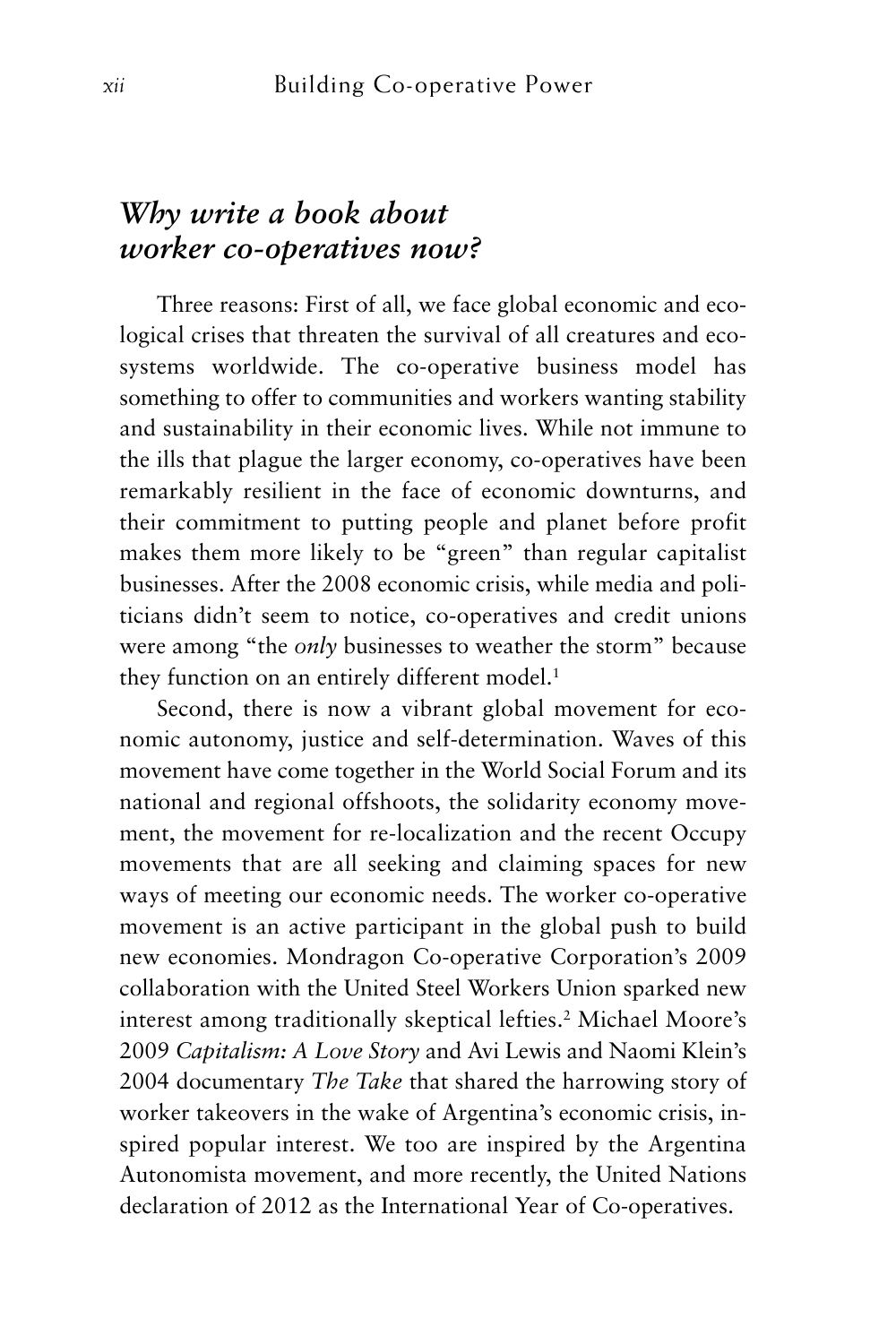Finally, there's our local and personal rationale—this book is part of an organizing project of the Valley Alliance of Worker Cooperatives (VAWC). We are raising awareness about the value and viability of creating a truly co-operative economy in Southern Vermont and Western Massachusetts. That's an economy in which co-operative businesses flourish in every sector, and individuals and co-operatives can meet all needs co-operatively. In such an economy, we believe the spirit of co-operation, democracy and economic security will permeate every economic interaction, transforming our work and our lives.

#### *Who are we?*

The authors of this book include the late Julie Graham, a former professor at the University of Massachusetts, two researchers and one worker co-op member. Under the sponsorship of the Valley Alliance of Worker Co-operatives (VAWC), we conducted some fifty interviews and attended five years of monthly meetings, conferences and social gatherings between 2005 and 2011. We didn't interview *all* co-operators in the Valley and surely some co-operators may not share the experiences of the authors or our interviewees. However, we hope to represent common themes from our interviews and common experiences of co-operation based on what we learned during research with the Valley Alliance of Worker Co-operatives. That said, we are choosing to tell particular parts of the stories we've heard. As in any piece of writing or media, the views expressed here are strictly our own (the authors).

#### *What is VAWC?*

The Valley Alliance of Worker Co-operatives (VAWC) is a co-operative of worker co-operatives based in the Connecticut River Valley and surrounding hill towns in Massachusetts and Southern Vermont. Locals often call the Massachusetts portion the "Pioneer Valley," a brand name adopted in the 1930s to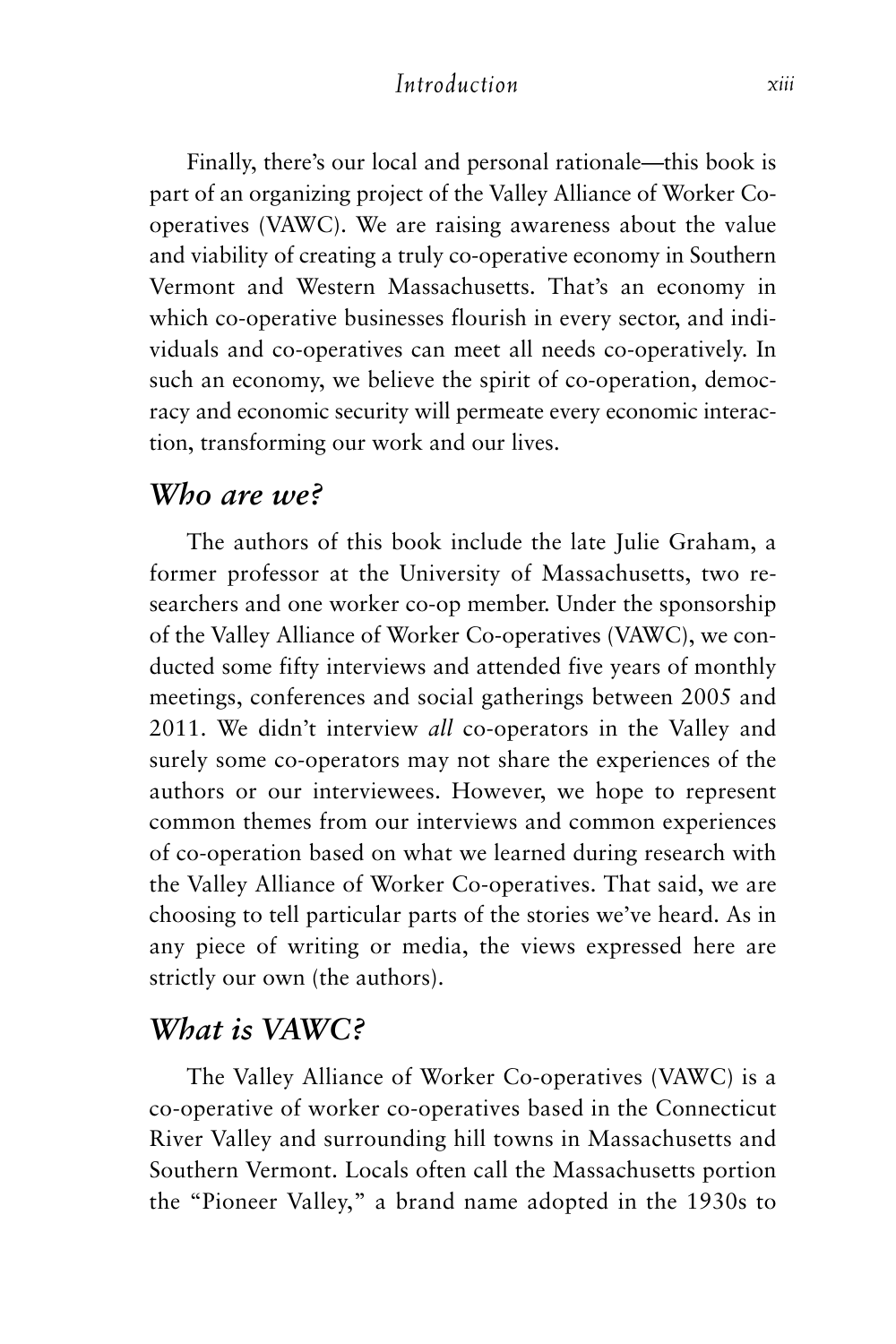promote tourism, or (as we do in this book) just "The Valley" for short. VAWC members are all worker co-operatives but they vary greatly in the products and services they offer—from providing copy and design services, publishing, and farming to the production of body oils, massage therapy, education, diaper laundry and delivery, vegetable delivery and photovoltaic panel installation. The VAWC system of co-operative businesses (which is currently made up of twelve member co-ops) has increased revenue and employment over the last three years despite an economic downturn. At the time of this writing, VAWC cooperatives employed 70 worker-members and generated more than \$7 million in collective annual revenue.

VAWC's mission is to "build a sustainable local economy by facilitating the growth, development and promotion of worker co-operatives." This involves:

• **Providing support for member co-ops** including maintaining and sharing information, providing technical and organizational assistance, offering joint marketing and promotional services, developing group benefits, improving access to financial resources, strengthening ties among worker co-operatives, and developing relationships with other segments of the co-operative and labor community;

• **Developing** new worker co-operatives, helping to convert traditional businesses into worker co-ops; offering mentoring and skill-sharing to start-up co-operatives;

• **Promoting worker co-operatives** in the region through education and developing community awareness of worker co-operatives as sources of meaningful employment and economic empowerment, providers of quality goods and services, and viable alternatives to conventionally-owned and managed businesses.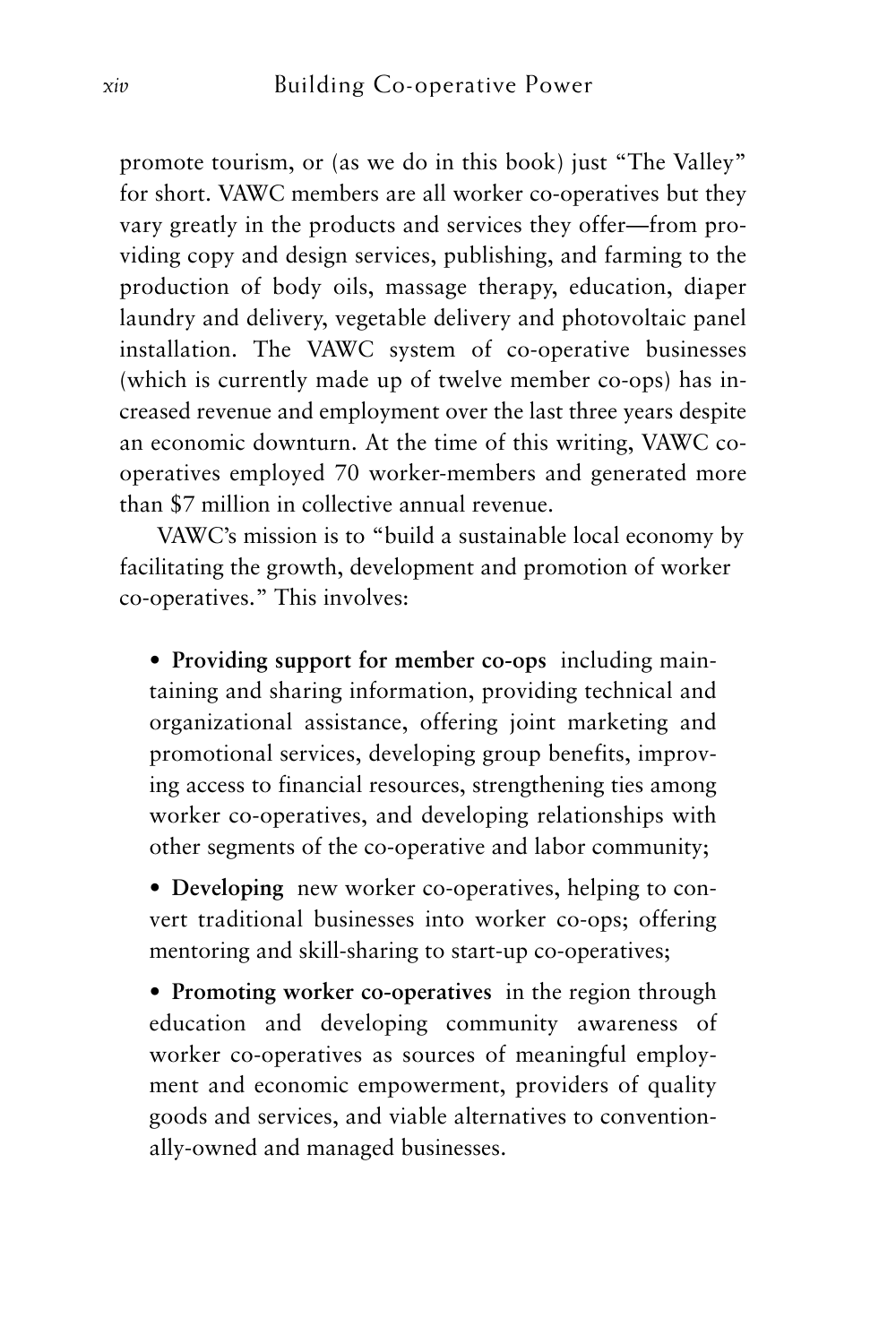#### *Introduction xv*

That's a lot to do in the spare time of worker co-operators with full-time jobs and families! That's why in 2009, with the help of a matching grant from the Co-operative Fund of New England, VAWC developed a dues structure to pay for staff. You'll find the full story of VAWC in Chapter 7.

*The VAWC project is moving from a social club to WOW! It's getting serious…We need to touch more people, more families, more businesses and have them understand that you deserve to have a say in your business!* Phillipe Rigollaud, February 24, 2009

#### *What's in this book?*

In this book, we share personal stories of co-operators and some of the experience, strategies, struggles and successes of worker co-operatives in our region. We touch on the stories of former co-operatives and co-operators who share cautionary tales about "founder's syndrome," conflict, and the costs and benefits of governing by consensus versus majority rule. We also consider the bigger picture. We explore major obstacles to building coherent co-operative economies, along with practical solutions and exciting opportunities for building co-operative economies here in the Valley and beyond.

Part I focuses on the nitty gritty. In Chapter One we offer a bit of background, history, and a definition of co-operatives by sector to lay the groundwork and get us on the same page regarding basic terminology. Chapter Two explores the personal side of working co-operatively, with common themes from our interviews including the day-to-day experience of working without a boss. In Chapter Three, we address practical strategies for making cooperation in the workplace work—*despite* difficulties.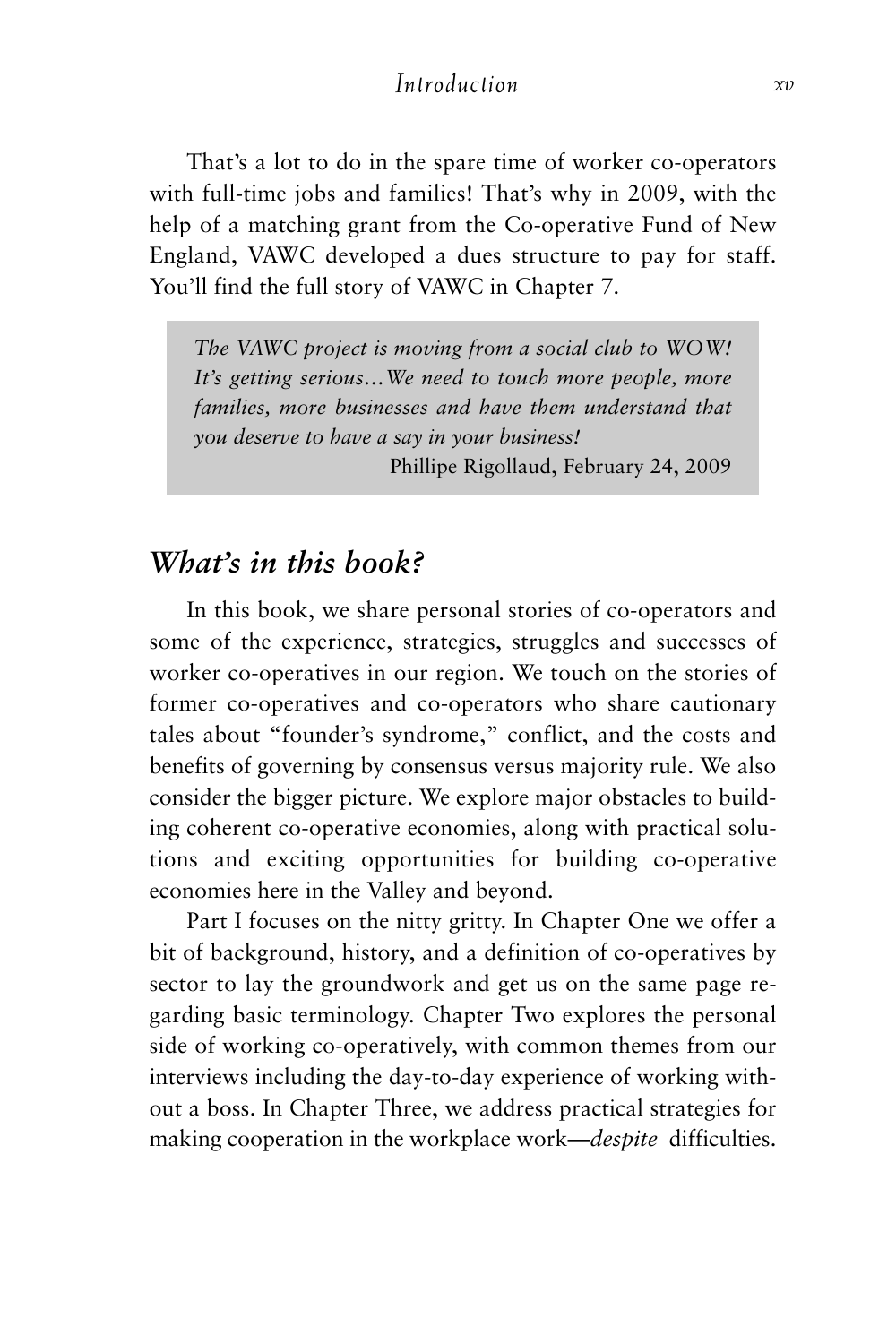*Building Co-operative Power* is based on and inspired by some fifty interviews with current and former worker-members. So you'll find the words of those co-operators peppered throughout the book. You'll also encounter a cast of characters that includes existing and former Valley co-ops. Eleven co-operative businesses contributed co-authored profiles of their workplaces. In Part II, we present them, to the extent possible, in the collective voices of the co-operatives themselves. In chronological order of establishment, we meet Common Wealth Printing, Collective Copies, (PV)<sup>2</sup>, Pedal People, Green Mountain Spinnery, GAIA Host Collective, Co-op 108, Valley Green Feast, Toolbox for Education and Social Action, Brattleborro Holistic Health Center and Simple Diaper & Linen.

In Part III, we step back to look at the bigger picture. We begin in Chapter Four with an exploration of what all co-operatives across sectors—worker, producer and consumer—and industries share in common and how that common identity makes co-operatives across sectors and industries radically different from "business as usual." Chapter Five shows how the impact and viability of co-operatives as well as "the co-operative difference" has been wiped off the map of our economic imaginations. We argue that the invisibility of co-operatives has been a major obstacle to building co-operative economies and we outline the consequences of that invisibility in Chapter Six. Chapter Seven returns to the story of VAWC. We describe how VAWC is facing obstacles and taking advantage of opportunities for worker co-operation and worker co-operative development while reaching out to co-operatives across sectors to build an integrated co-operative economy in our region. Chapter Eight outlines a VAWC-inspired vision for a fully co-operative economy and introduces the Valley Co-operative Business Association (VCBA). It shares the stories of two founding VCBA members and concludes with an invitation to co-operatives across sectors in our region and beyond to initiate relationships with other co-ops.